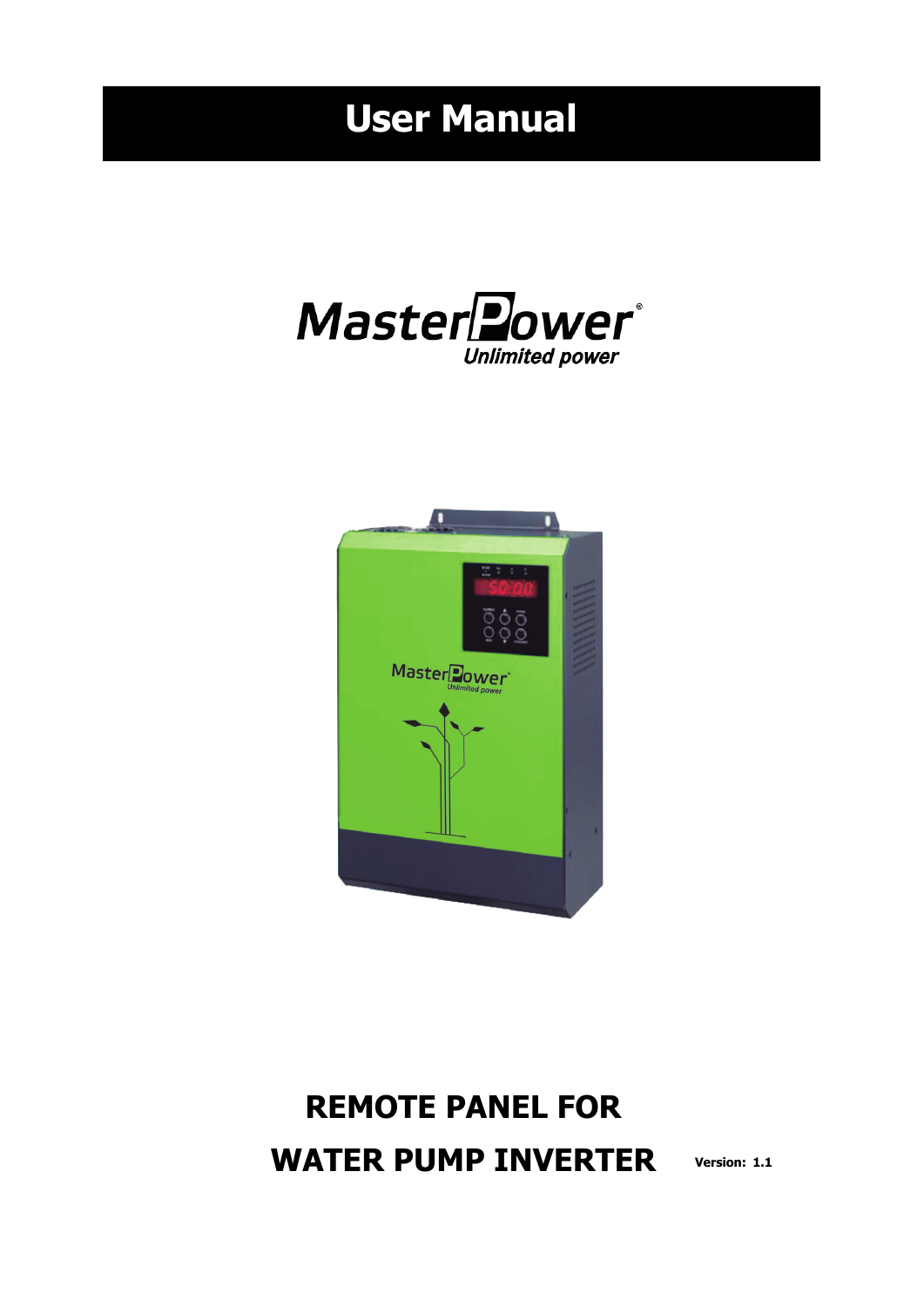### **Product Overview**

This remote panel is only for water pump inverter to remote control and monitor water pump inverter.



1. Communication port: Connect to inverter

2. External power input: It's optional external +5V power input when not using internal power source connection.

- 3. Power switch: Main switch of remote panel
- 4. Operation panel: Display screen and buttons
- 5. Display screen
- 6. LED indicators
- 7. Operation buttons

## **Unpacking and Inspection**

Before installation, please inspect the unit. Be sure that nothing inside the package is damaged. You should have received the following items inside of package:

- Remote panel  $x$  1
- User manual x 1
- Communication board x 1
- $\cdot$  Screw x 2
- 2P power line x 1
- $\cdot$  RJ45 cable x 1







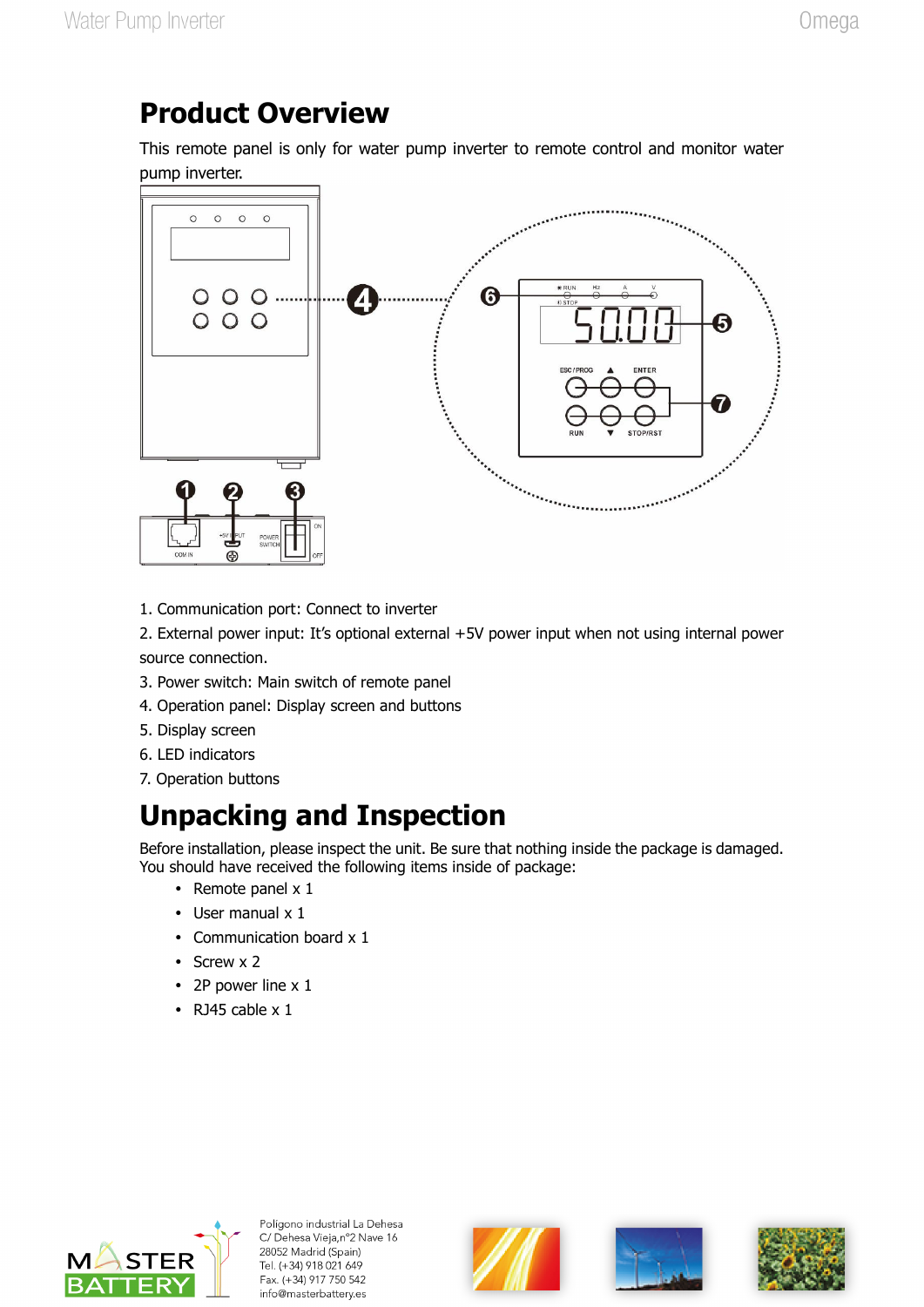## **INSTALLATION**

#### **Safety Caution**

When connecting communication board, be sure no power available from the inverter.

Otherwise, it will cause inverter or communication board damage.

When connecting remote panel, please pay attention on the following items:

- 1. It's required to be firmly screwed when plugging communication board to the RS232 port on the inverter. It's to prevent communication lost during operation.
- 2. When using power input from the inverter (+VCC and GND terminals), do NOT mis-connect positive and negative terminals.
- 3. The maximum acceptable communication distance is 15 meters.

#### **Wire Connection**

**Step 1:** Drill two holes in the marked locations with two screws. Place the box on the surface and align the mounting holes with the two screws. Then, check if the remote panel is firmly secured.





**Step 2:** Remove terminal cover and wiring cover.



**Step 3:** Connect supplied communication board to RS-232 port on the inverter. Fix them with







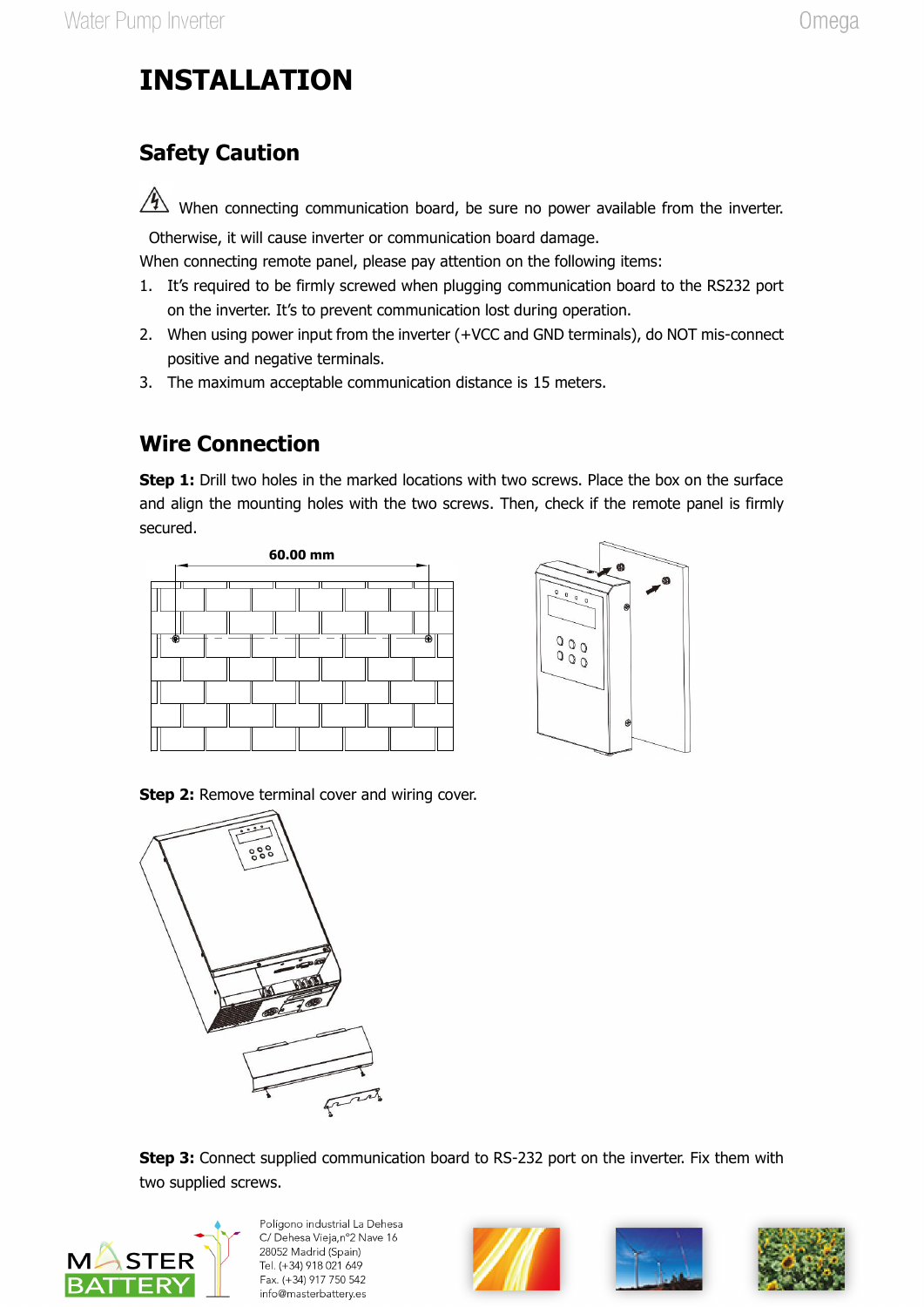

**Step 4:** Connect supplied 2-pin power line to the right two ports of signal control port as shown in below chart. Red wire to +VCC of the signal control port and black wire to GND of the signal control port. Then, connect the end of 2-pin power line to the communication board.



If not using this port as power input, please be sure to use micro USB port for external +5V power input.



**Step 5:** Use internet line to connect RJ45 port of communication board and RJ45 port on the remote panel. Then, put terminal cover and wire cover back to original position.



RJ45 communication cable